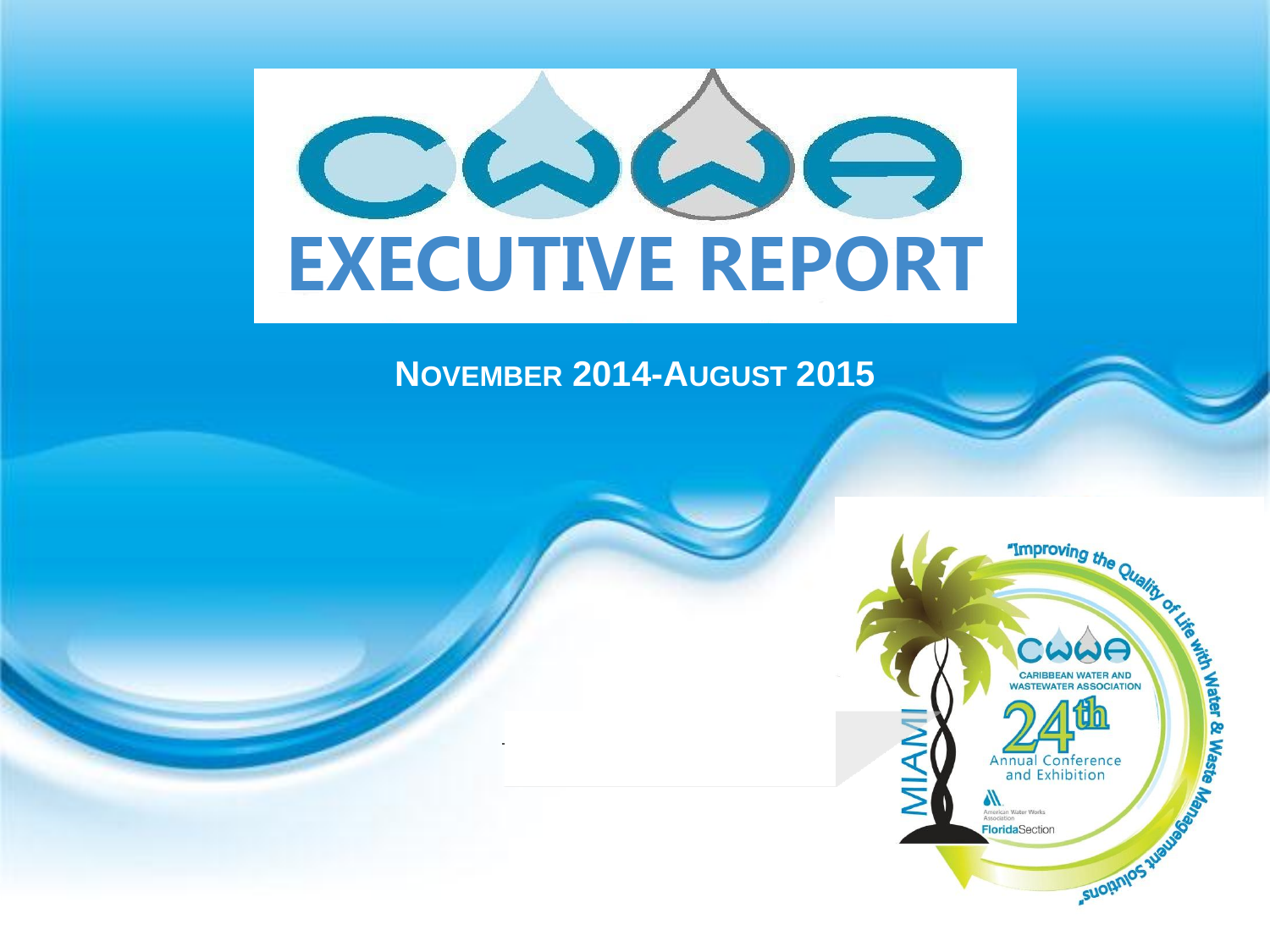## **Executive**

**Immediate Past President L. O'Reilly Lewis Barbados Vice President Ivan Rodrigues Antigua Vice President Carol "Andy" Gill Barbados Ordinary Member - 2014 Cyprian Gibson Bahamas Ordinary Member - 2015 Stella Saunders USVI Secretary <b>Casandra La Fleur Trinidad Treasurer Treasurer** *Shamika Cudjoe* **Trinidad Public Relations Officer Shanta Ramkissoon Trinidad**

#### **STAFF**

**Executive Director <b>Patricia Aquing Trinidad Administrative Officer (2015) Mahalia Davis-Boatswain Trinidad Executive Assistant (2014) Marian Stephen Trinidad**

**President Construction USA** and Jason Johnson Construction USA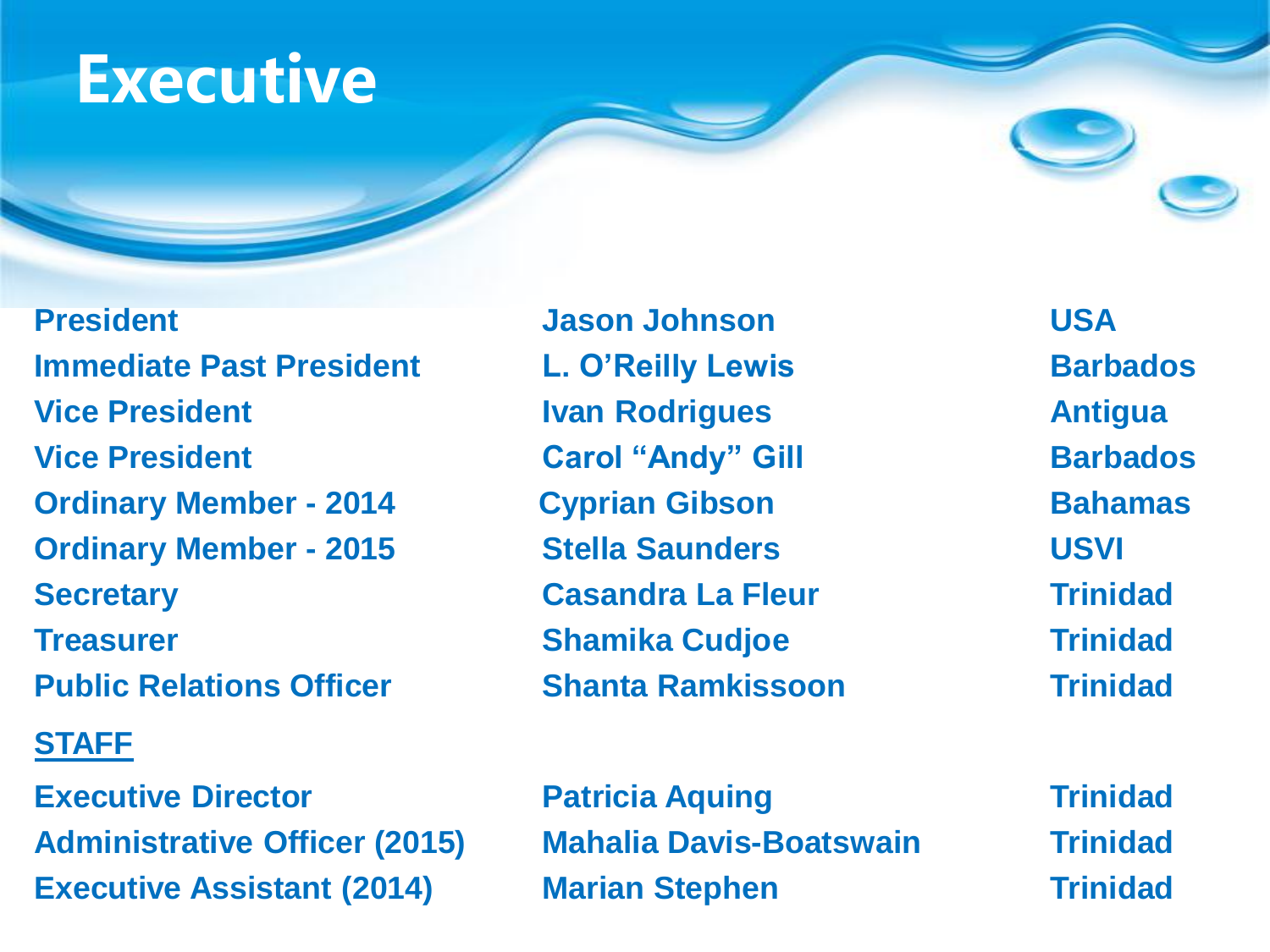

#### **November 2014 - August 2015**

• **Executive Council (10 Meetings)**

**November 20, 2014 December 22, 2014 January 15, 2015 February 25, 2015 March 19, 2015**

**April 30, 2015 June 5, 2015 July 2, 2015 August 12, 2015 August 23, 2015**

- **Minimized teleconferences**
- **Maximized web-based meetings**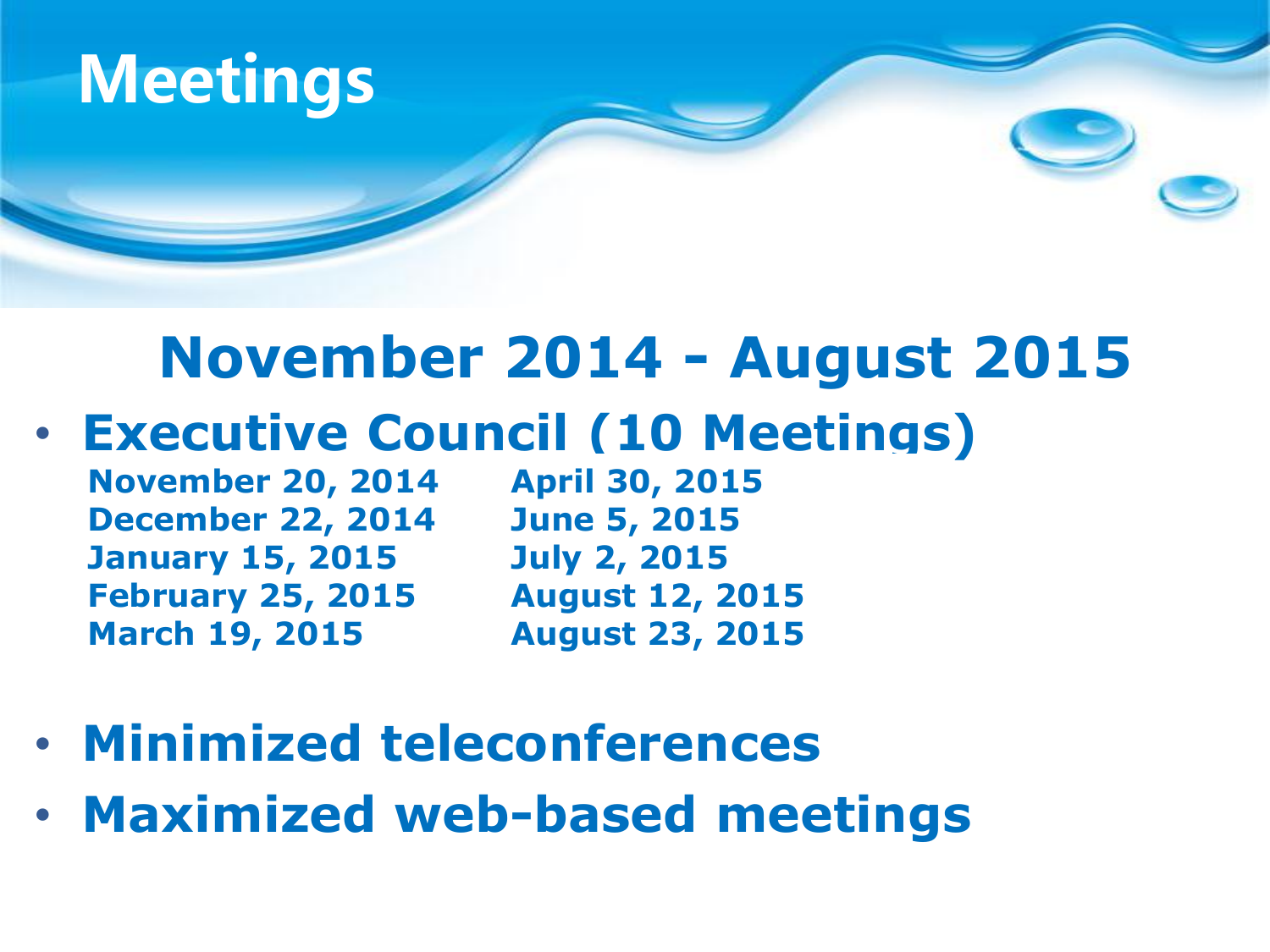# **2014 Conference**

- **The Bahamas Water and Sewerage Corporation with the assistance of the Bahamian National Section successfully hosted CWWA 2014 Conference & Exhibition at the Atlantis Resort in Paradise Island, Bahamas.**
- **Attendees: 50+ exhibitors, >300 delegates from regional and international water, waste and solid waste sectors.**
- **Conference Highlights:**
	- Implementation of pre-conference workshops with partner agencies (i.e. Disaster Preparedness and operator training) .
	- Continuation of Utility Recognition Programs: Water taste test. Celebration of a unique resource and product from the region.
	- Largest attendance of Ministerial Representatives at the High Level Ministerial Forum (10<sup>th</sup> Anniversary)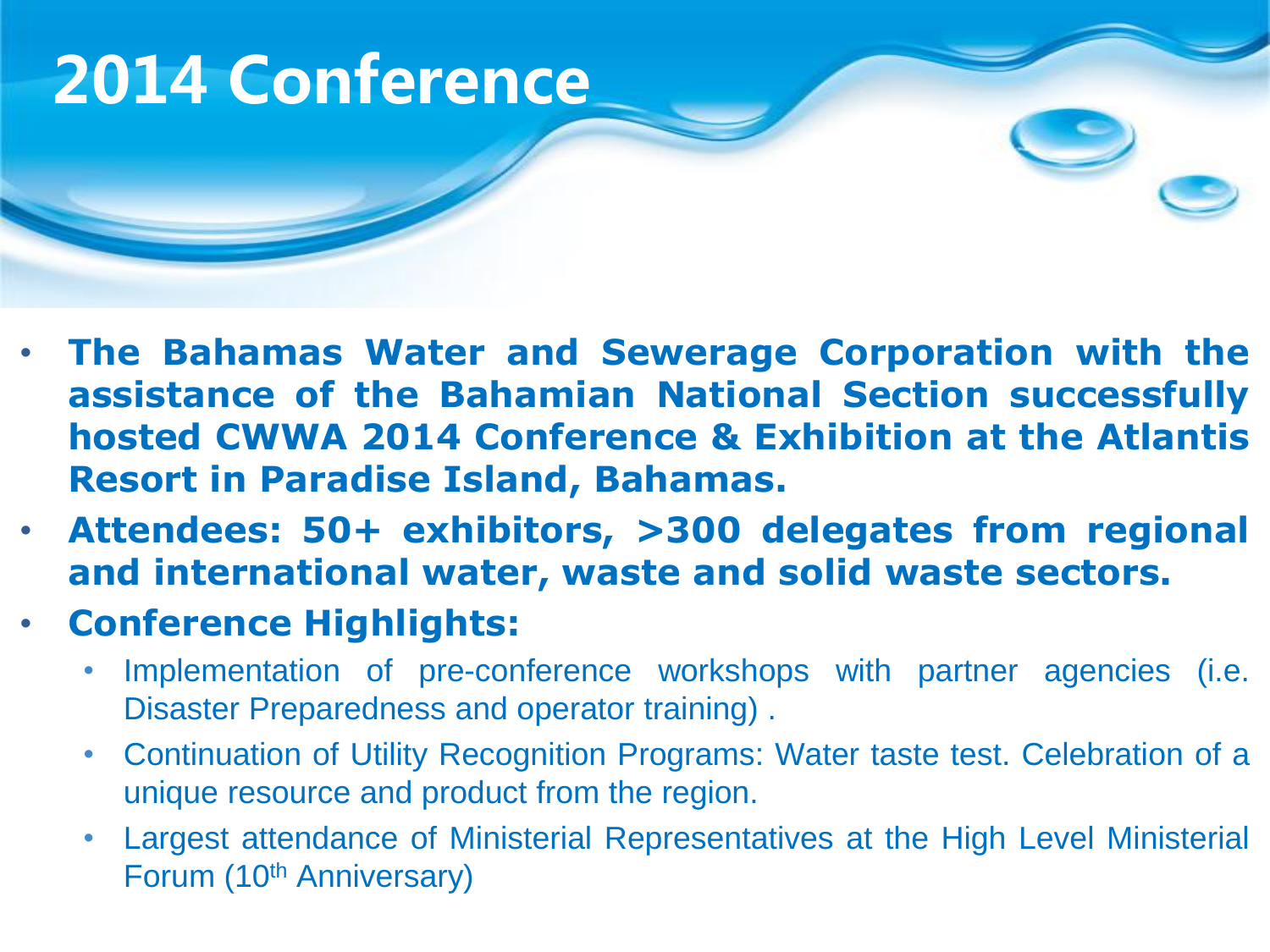# **2014 – 2015 Objectives Recap from Strategic Plan**

| <b>Institutional</b><br><b>Strengthening</b>                                                              | <b>Sector Advocacy and</b><br><b>Leadership</b>                                                                      | <b>Enhanced Membership</b><br><b>Engagement and</b><br><b>Development</b>                                                                                                            |
|-----------------------------------------------------------------------------------------------------------|----------------------------------------------------------------------------------------------------------------------|--------------------------------------------------------------------------------------------------------------------------------------------------------------------------------------|
| <b>Recruit an Executive</b><br><b>Director and enhance</b><br>the operations of the<br><b>Secretariat</b> | <b>Finalise MOU with</b><br><b>CaribDA and other</b><br>collaborators to<br><b>improve offering to</b><br>membership | <b>Promote additional</b><br>training and technical<br>workshops for<br>membership/National<br><b>Sections in</b><br>collaboration with<br><b>AWWA, CAWASA and</b><br>other partners |
| <b>Continue revision of</b><br><b>Constitution and</b><br><b>Regulation</b>                               | <b>Initiate discussions</b><br>with CARICOM re: HLF                                                                  | <b>Continue to enhance</b><br>communication and<br>knowledge sharing<br>platforms for members                                                                                        |
| <b>Increase membership</b><br>through improved<br>engagement with<br><b>National Sections</b>             | <b>Facilitate Water</b><br><b>Operator Partnerships</b><br>in cooperation with<br><b>CAWASA</b>                      |                                                                                                                                                                                      |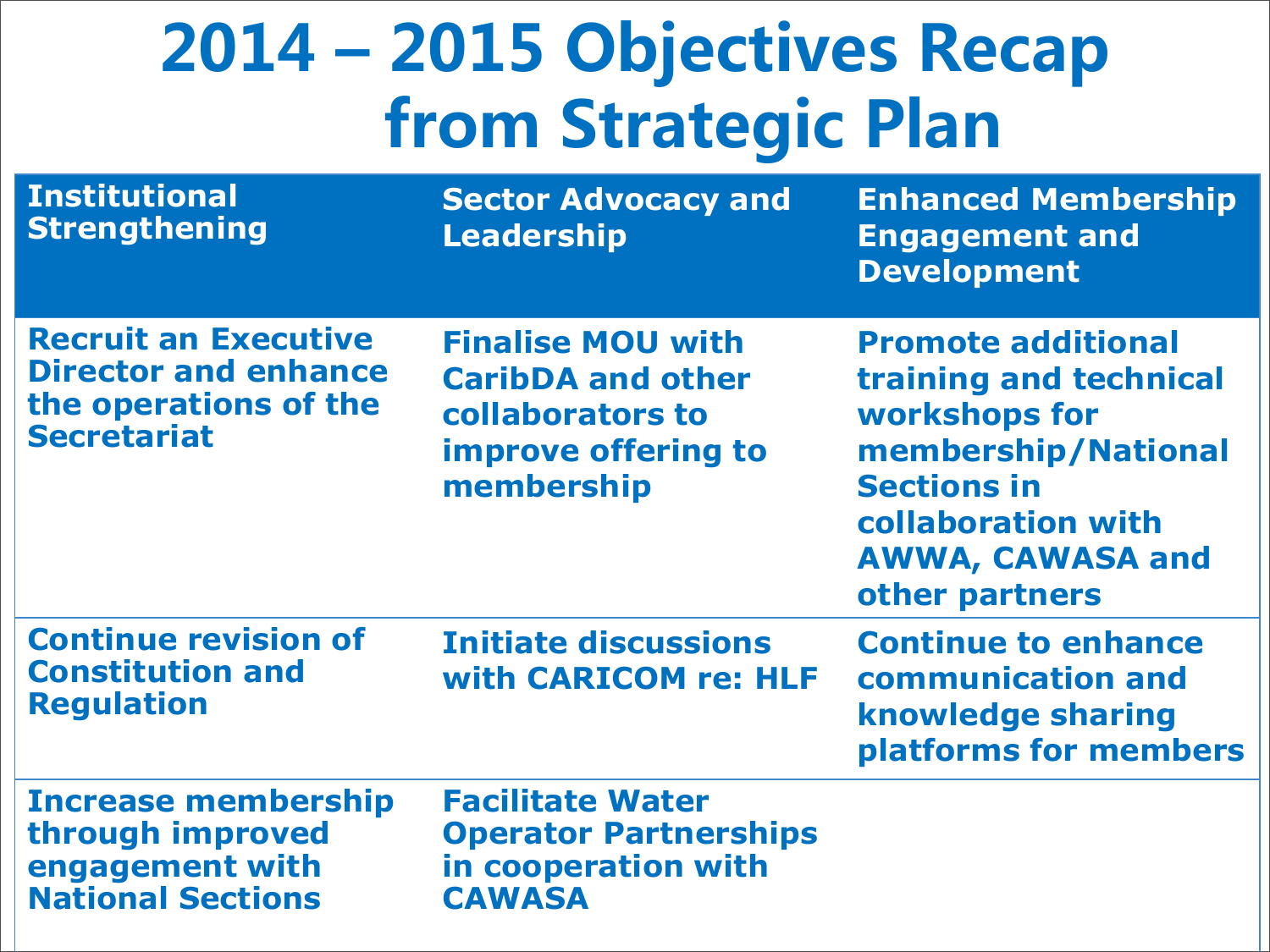### **Institutional Strengthening**

#### **Objective: Recruit an Executive Director and enhance the operations of the Secretariat**

- March 2, 2015 executed contract to Ms. Mahalia Davis-Boatswain as Administrative Officer of Secretariat
- July 13, 2015 Ms. Patricia Aquing started as CWWA's first Executive Director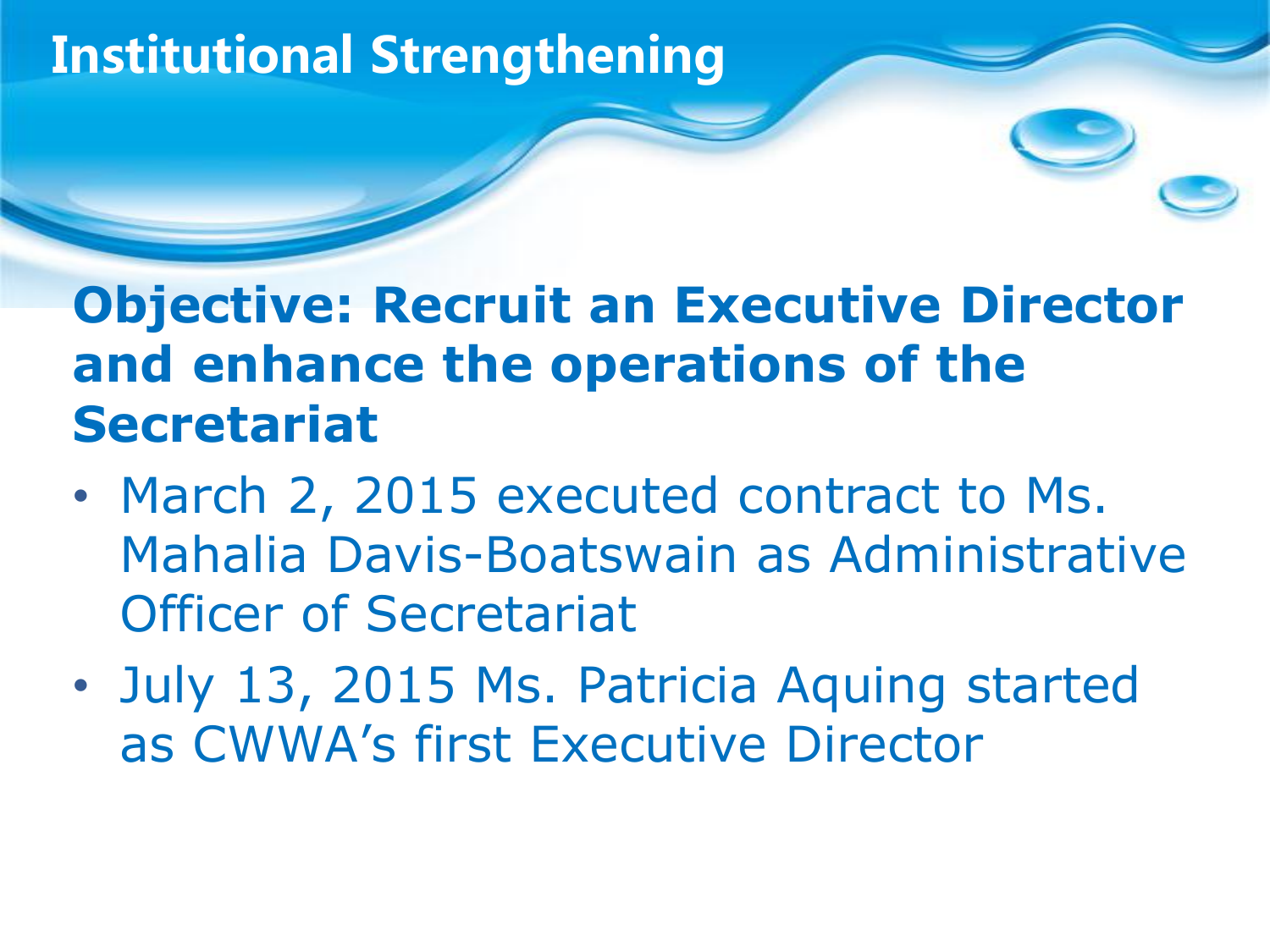### **Institutional Strengthening**

#### **Objective: Continue Revision of Constitution and Regulation**

#### **Objective: Increase membership through improved engagement with National Sections**

• Pending Executive Director Implementation Plan to address the strategy for these items.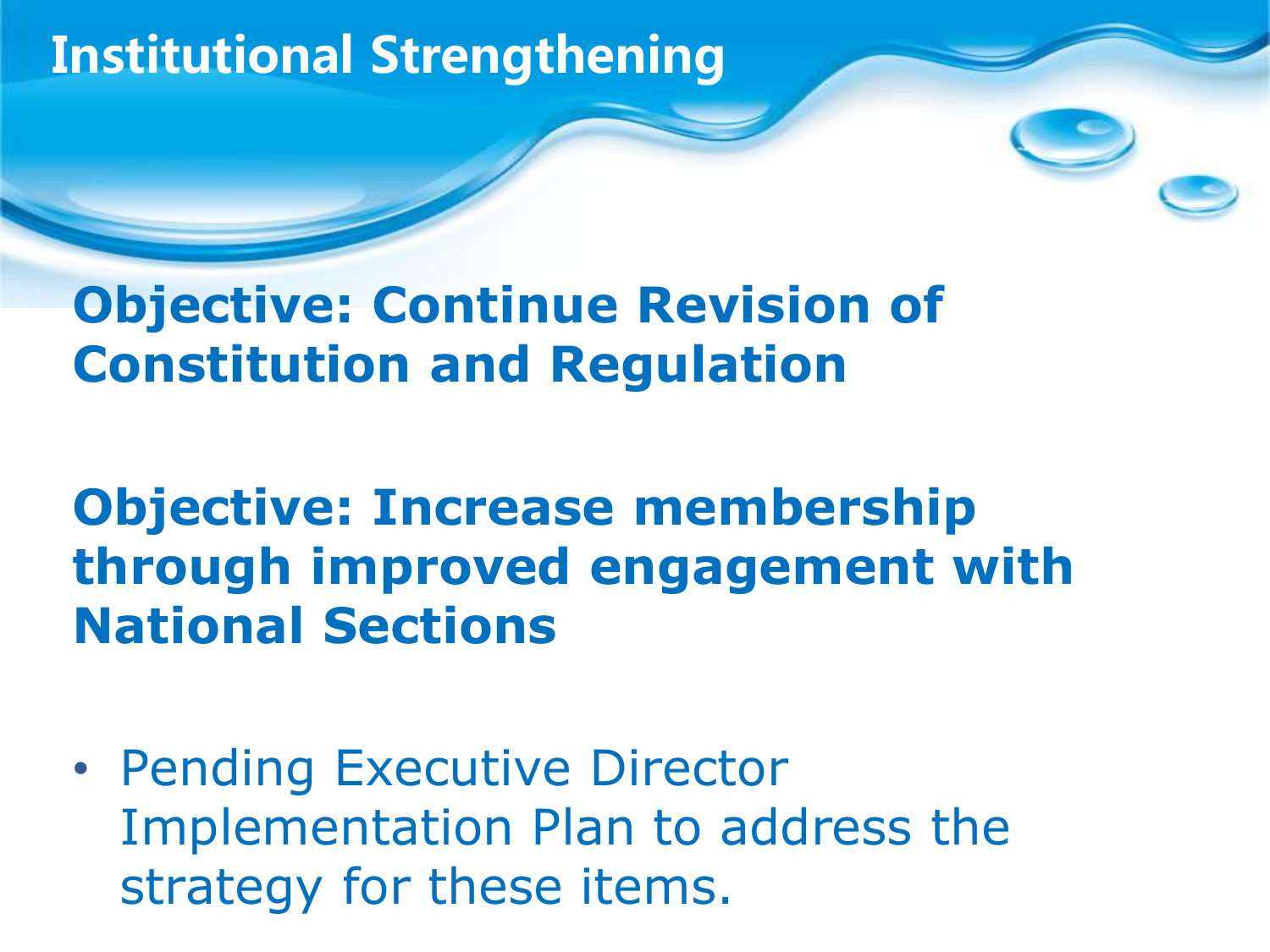#### **Sector Advocacy and Leadership**

#### **Objective: Finalise MOU with CaribDA and other collaborators to improve offering to membership**

- MOU finalized with CaribDA (July 2015)- pending Executive Board Execution
- CWWA Project Submission to Climate Resilience and Water Security Investment Plan (CReWSIP) under GWP-C & 5Cs Water Climate and Development Programme
- **Expansion of Technical Sessions to include Poster** Presentations from Regional Universities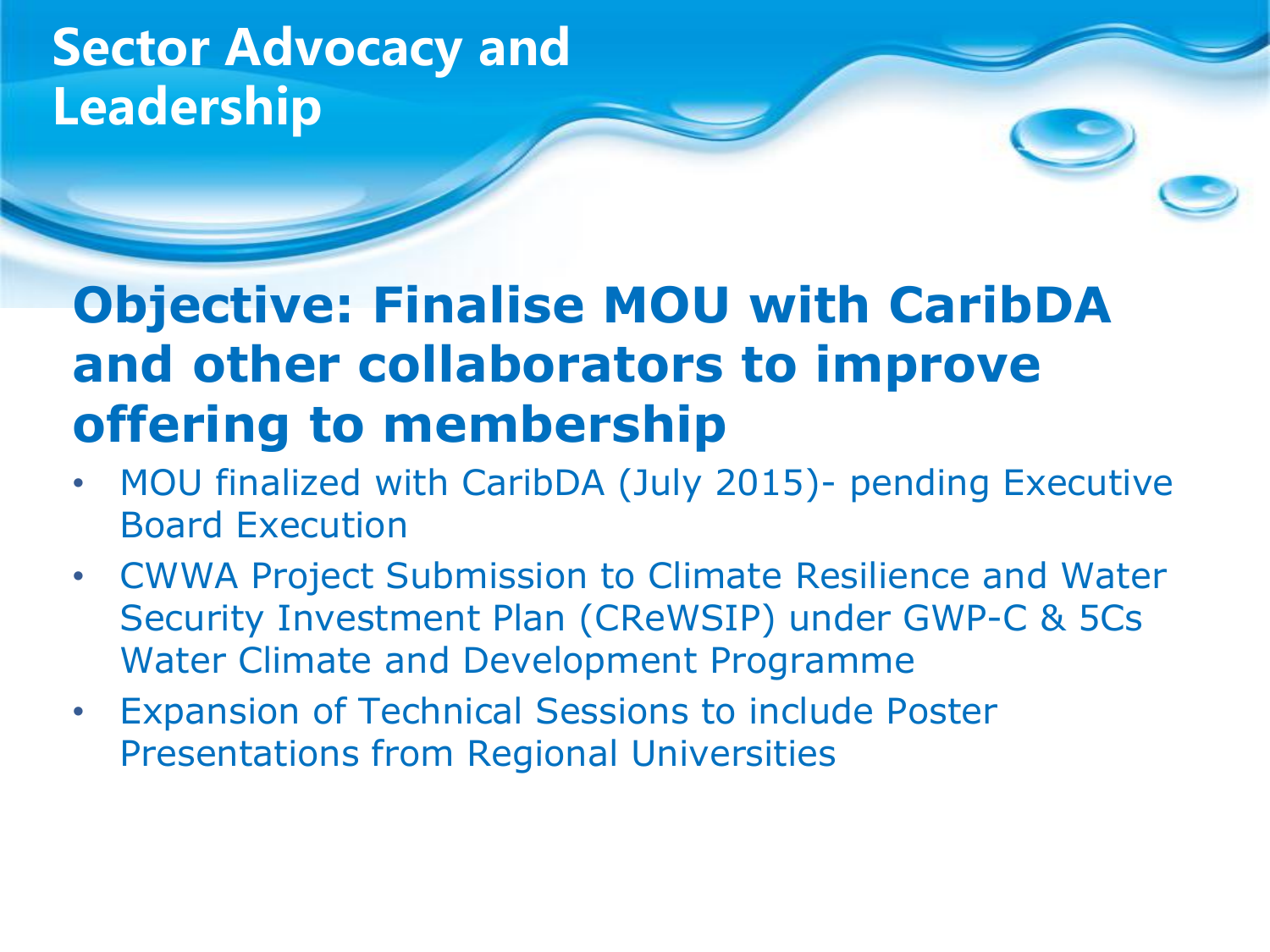#### **Sector Advocacy and Leadership**

#### **Objective: Initiate discussions with CARICOM re: HLF**

- Participation of Assistant Secretary General at 2015 **HLF**
- Participation of Director of Sustainable Development for CARICOM at 2015 HLF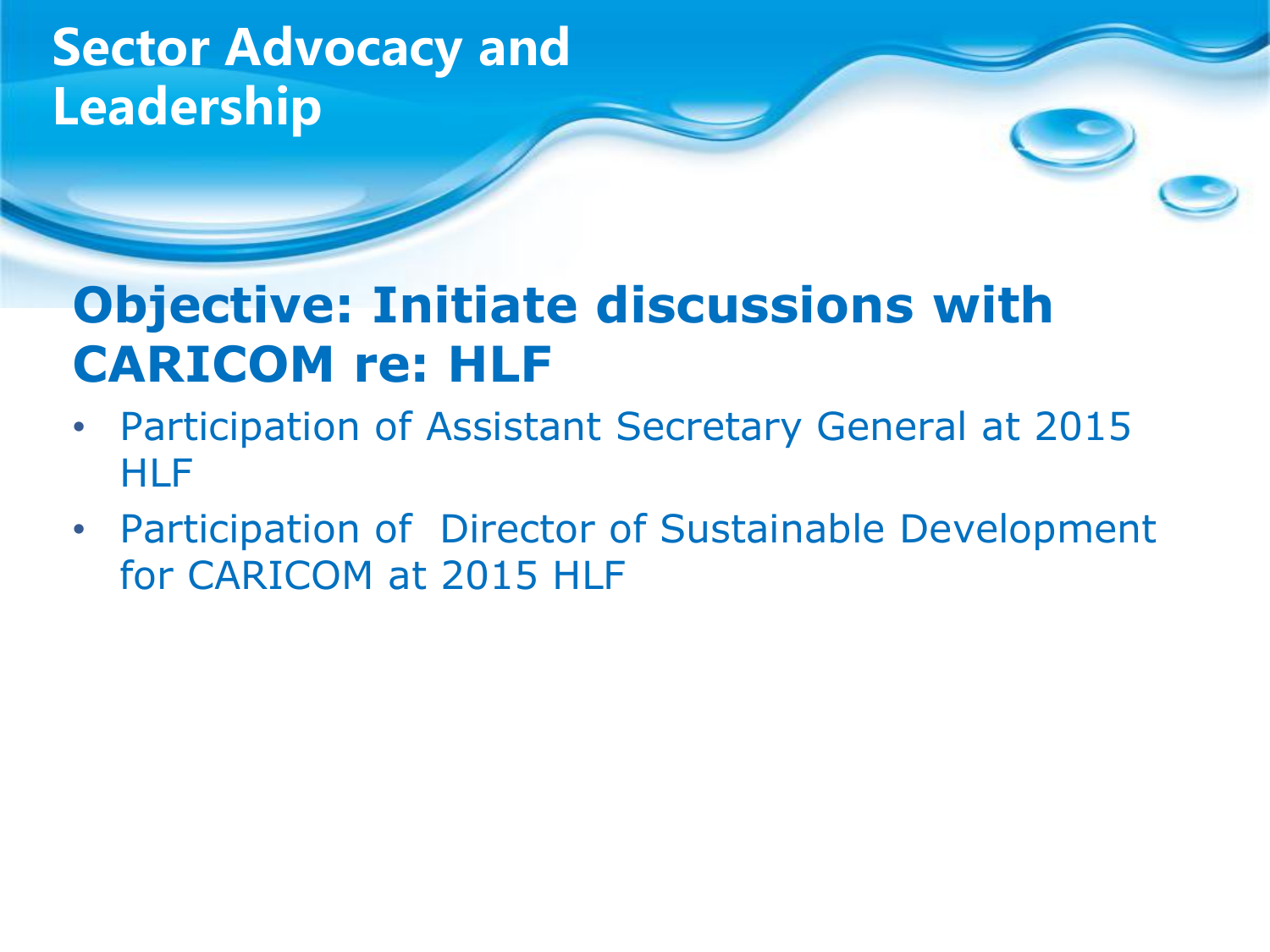#### **Sector Advocacy and Leadership**

#### **Objective: Facilitate Water Operator Partnerships in cooperation with CAWASA**

- CariWOP Diagnostic Mission to Haiti- DINEPA (February 2015)
- Execution of MOU between CWWA, GWOPA, CAWASA and PWWA at 2015 World Water Forum to Facilitate Inter-Regional Cooperation for Better Water and Sanitation Service Provision (March 2015)
- Second Mission identified by Steering Committee
- CWWA representing the CariWOP Secretariat at Global WOPs conference (September 2015)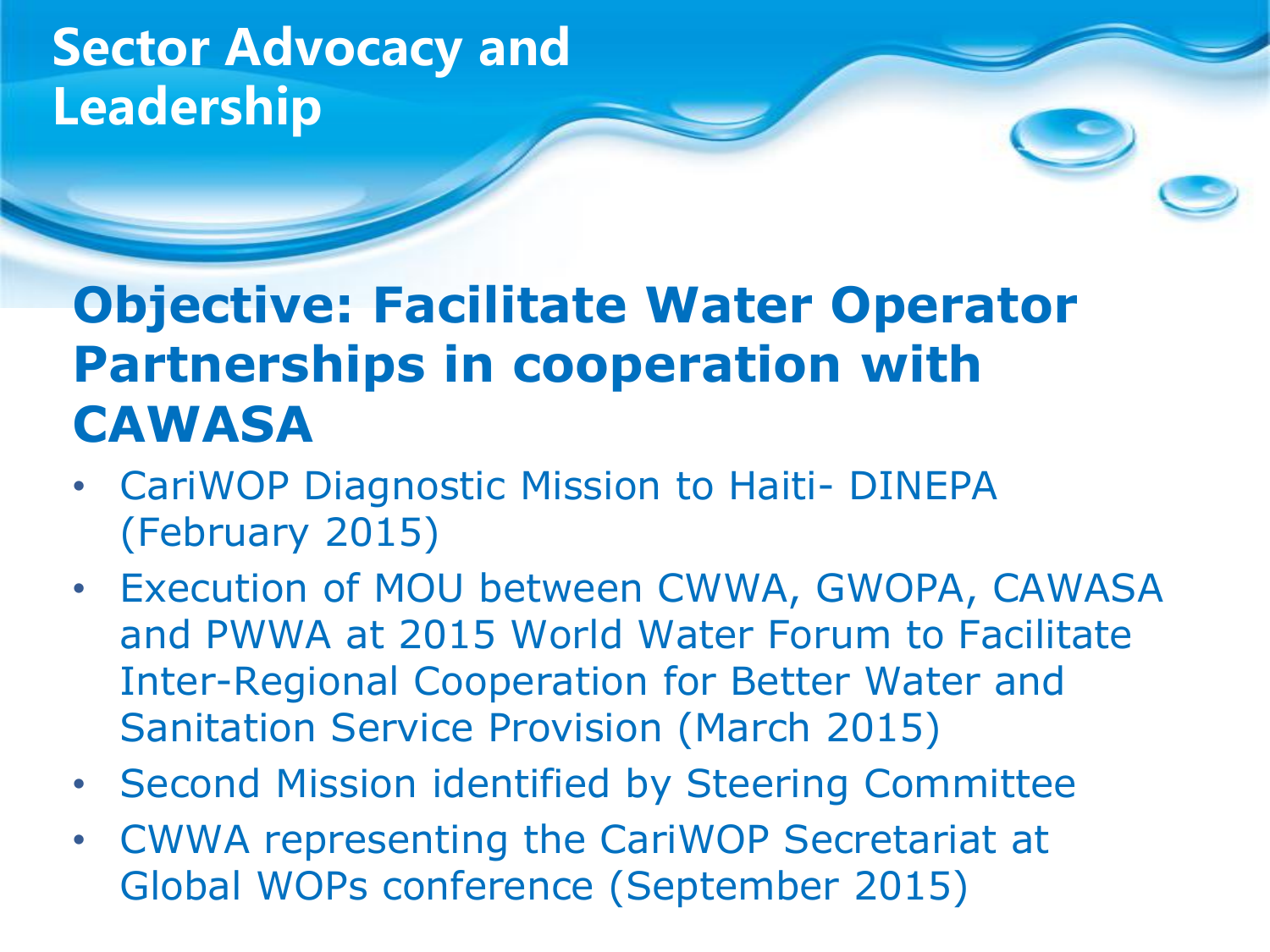#### **Enhanced Membership Engagement and Development**

**Objective: Promote additional training and technical workshops for membership/National Sections in collaboration with AWWA, CAWASA and other partners**

- CariWOP Diagnostic Mission to Haiti- DINEPA (February 2015)
- Executed Technical workshops with AWWA regarding AWWA Standards and Manuals of Water Supply Practices and application to the region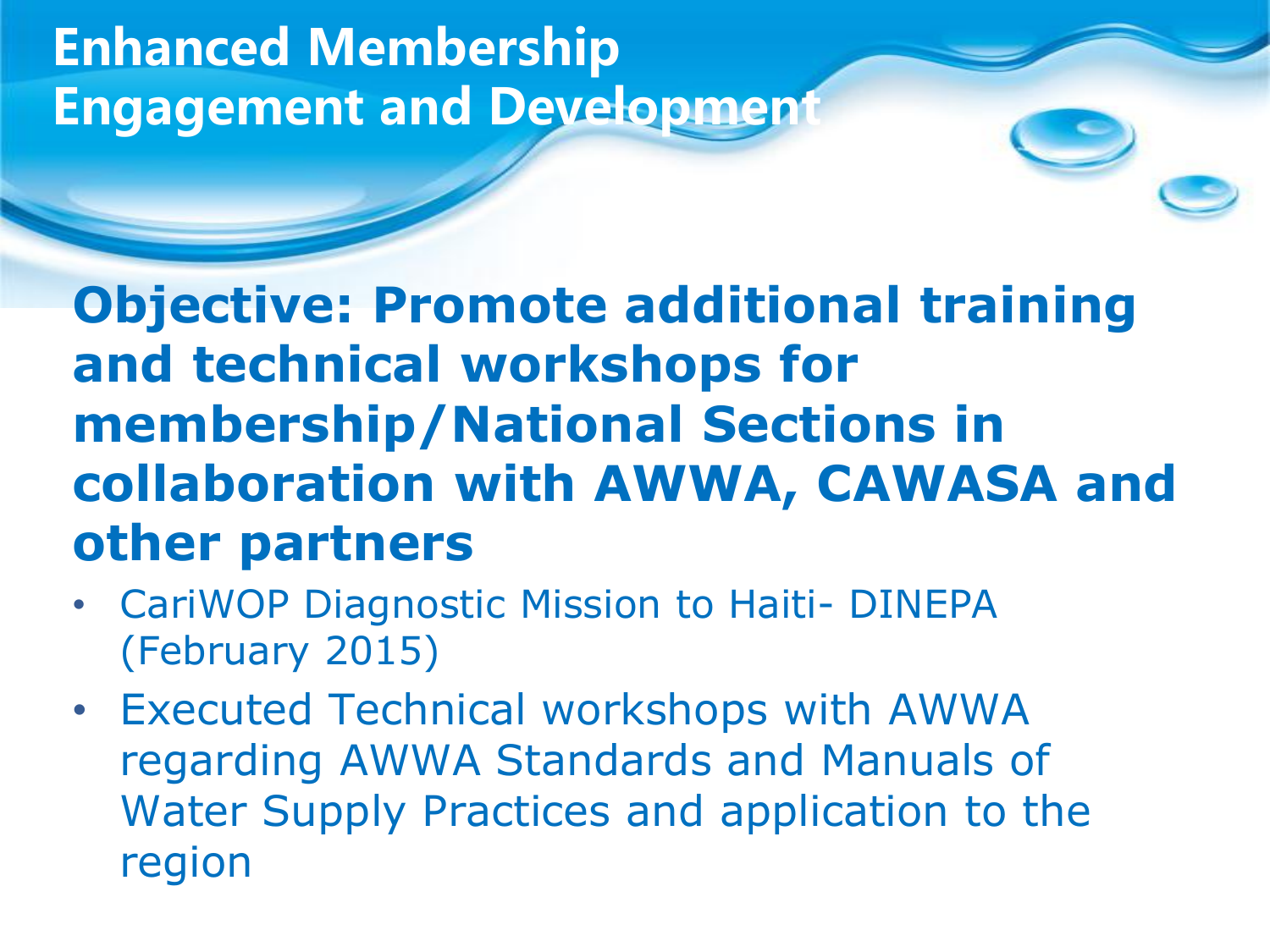#### **Enhanced Membership Engagement and Development**

#### **Objective: Continue to enhance communication and knowledge sharing platforms for members**

- Continued refinements to the InfoStructure Newsletter, now faciliated by the Secretariat rather than the Executive
- Elevated our Social Media presence through our FaceBook presence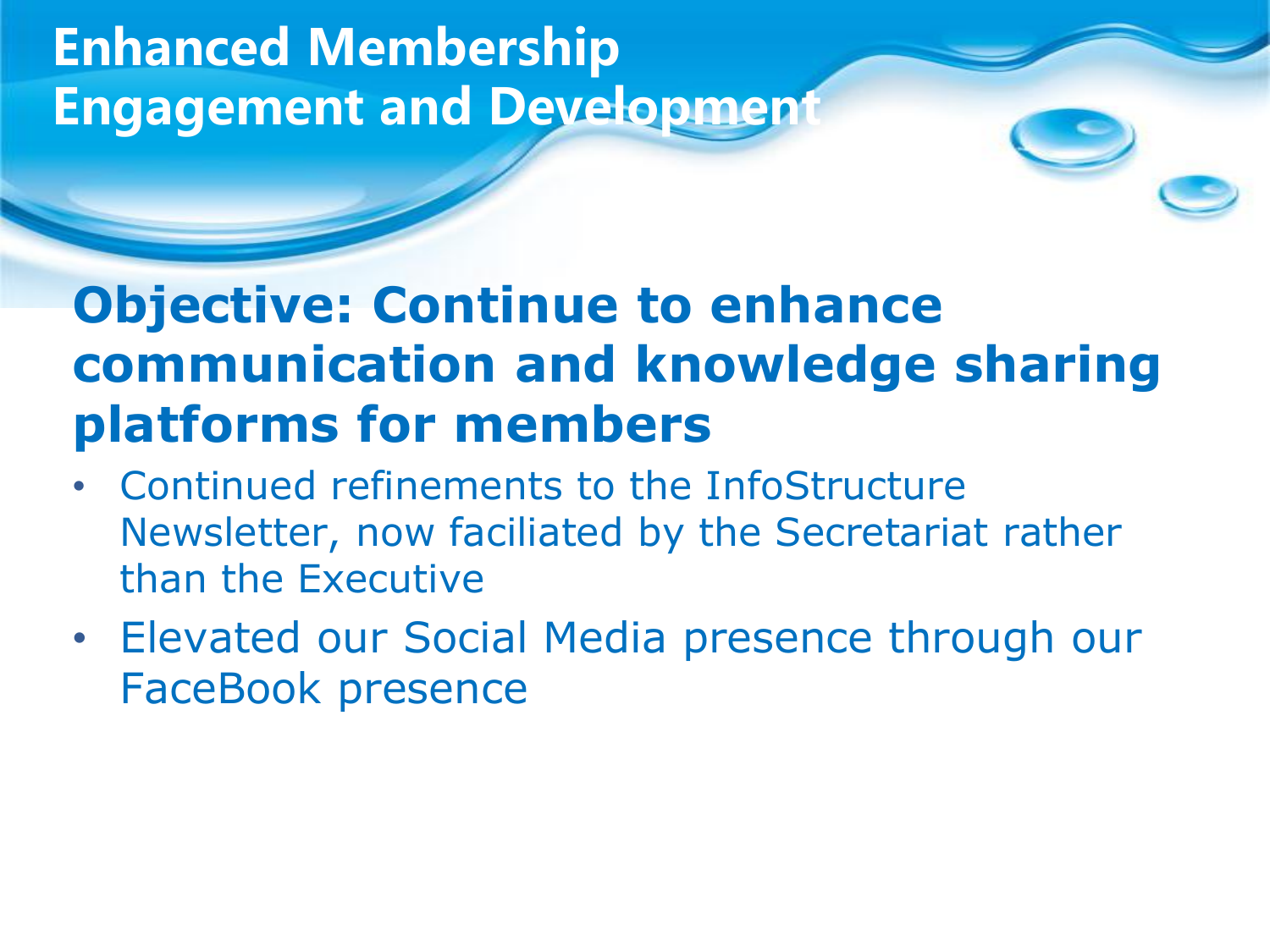#### **2015-2016 Work Plan**

- Executive has charged the ED to develop an Implementation Plan based on pending strategic plan components
- Implementation schedule will be distributed to membership upon completion, upon review and acceptance of the Board.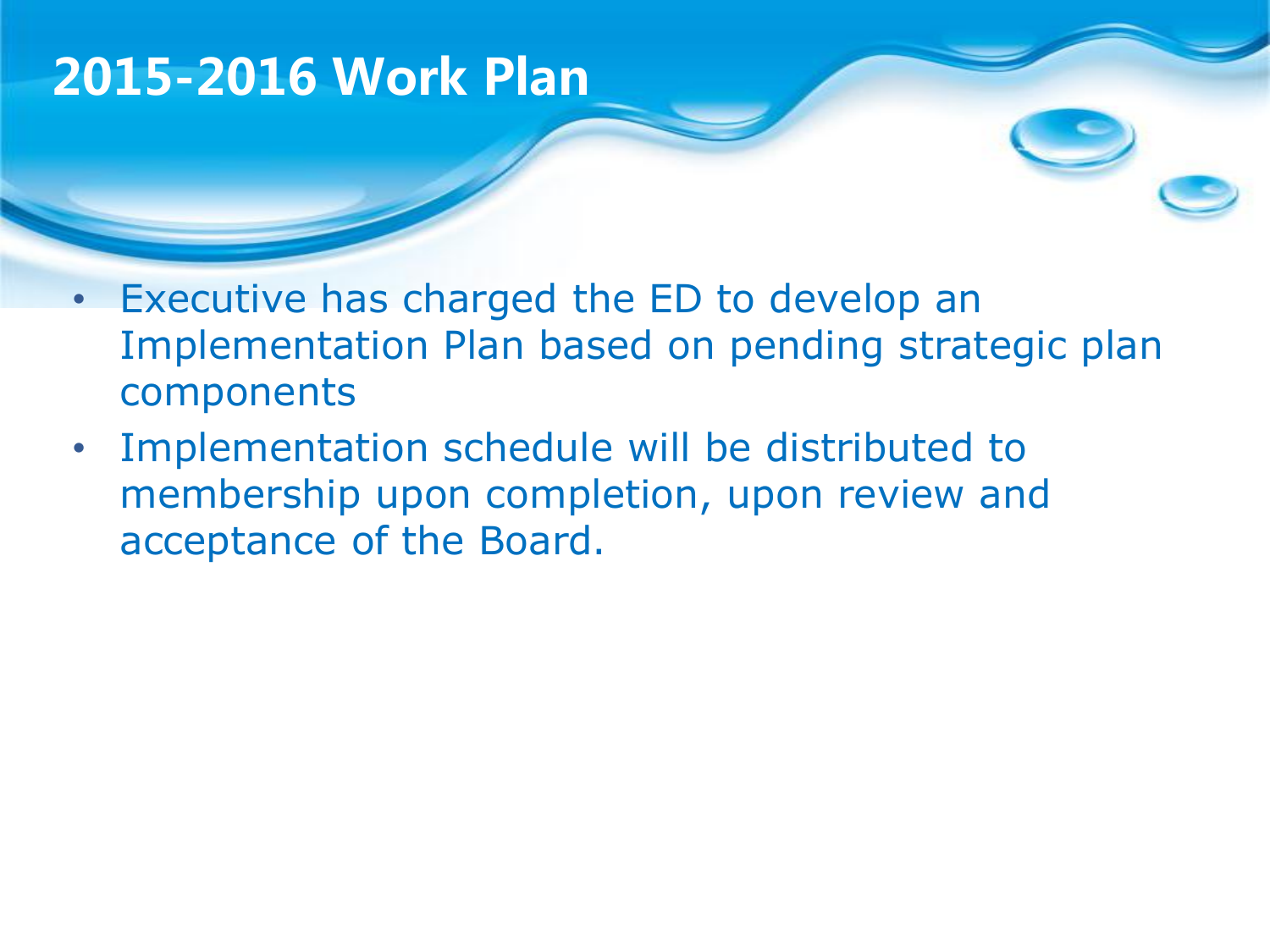### **2016 Conference**



**25th Anniversary Conference Hosted in Connection with our Trinidad National Section October 2016**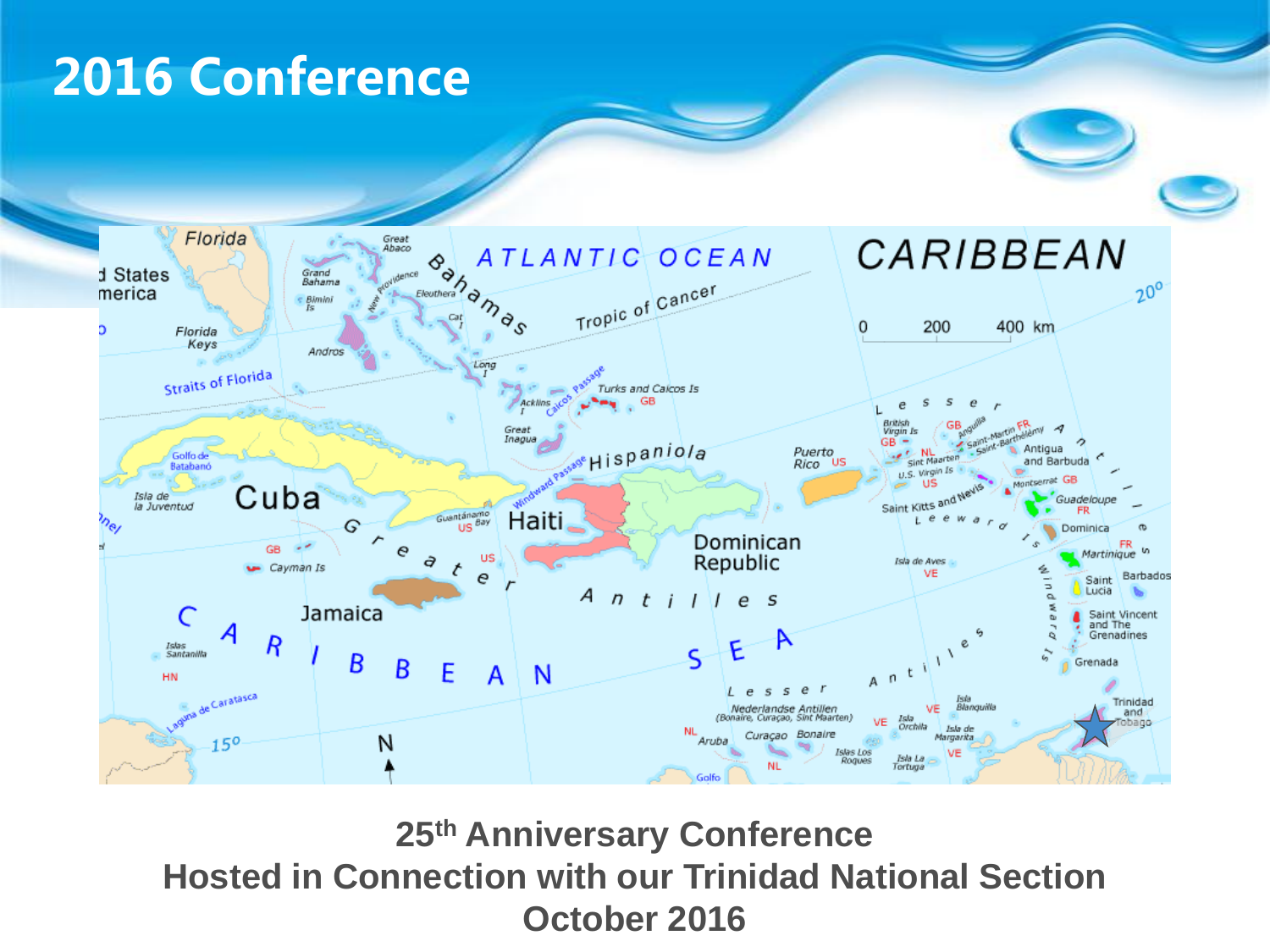#### **Future Conferences**



**Proposed Future Hosts: Guyana St. Lucia**